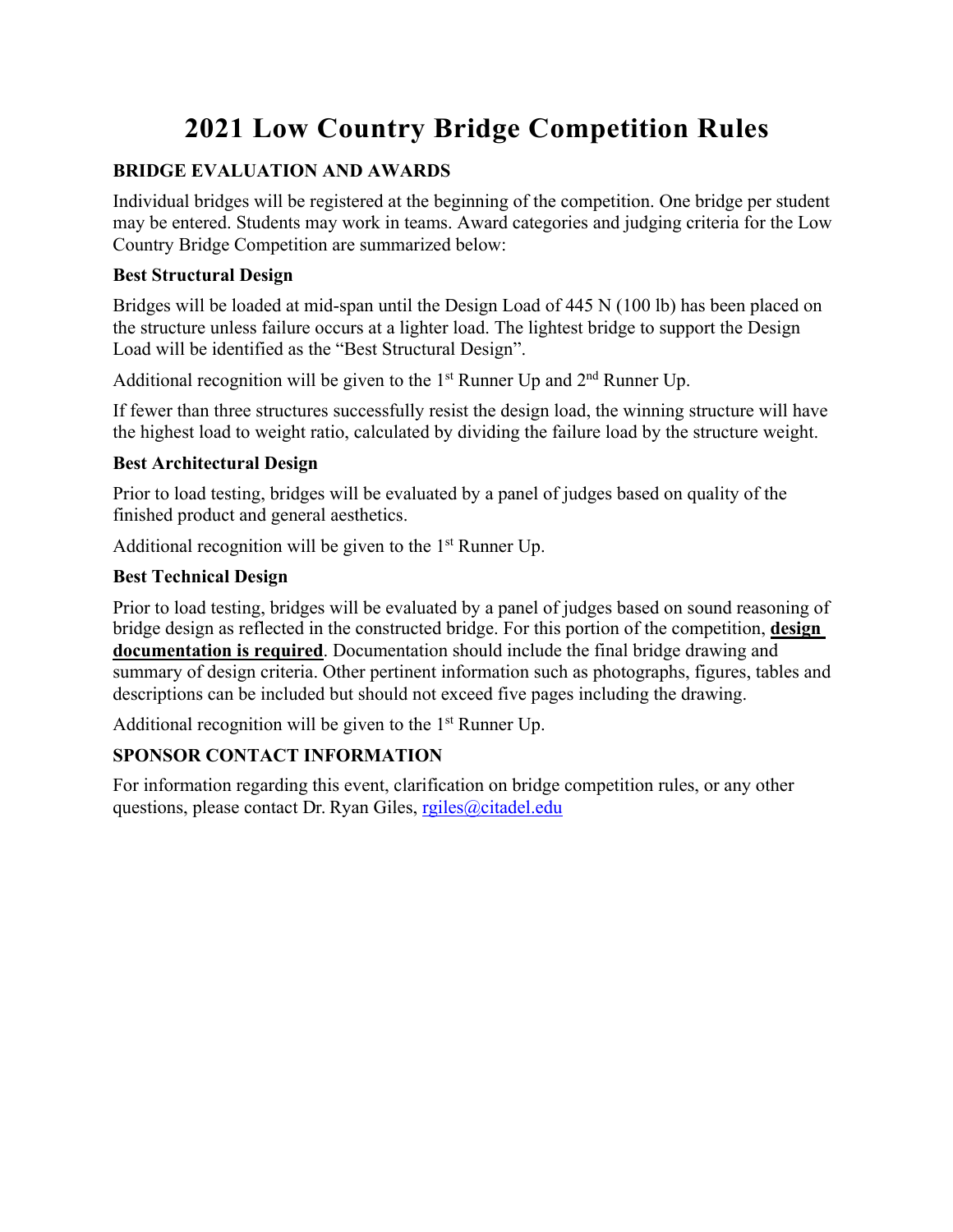### **BRIDGE LOADING**

Bridges will be loaded at midspan using a 220 mm by 220 mm plate. This plate must be able to sit evenly on top of the bridge structure (or roadway deck for beam bridge). See Figure 2.

#### **Design load: 445 N (100 lb)**

Bridges should be designed to resist a 445N load applied at midspan without failure of any bridge members, member connections, or failure of the overall bridge structure.

**Minimum load: 25 N (5 lb)**

To be considered for the various award categories, a bridge must support a minimum 25 N (5 lb) load applied at midspan without failure of any bridge members, member connections, or failure of the overall bridge structure.

#### **MATERIALS**

The bridge itself may only consist of:

- Wooden craft sticks: 113 mm by 10 mm  $(4\frac{1}{2}$  in by  $\frac{3}{8}$  in)
- Carpenters wood glue

No other materials may be used. Bridges may not be painted. Recommended supplies for design and construction include, but are not limited to:

- Bridge Building apps (BridgeDesigner, West Point Bridge Builder, Bridge Basher, etc.)
- Engineer's computation paper
- Tracing paper
- Straight edge
- Calculator
- Sandpaper
- Glue applicator
- Craft or hobby knife
- **Trimmers**
- Binder clips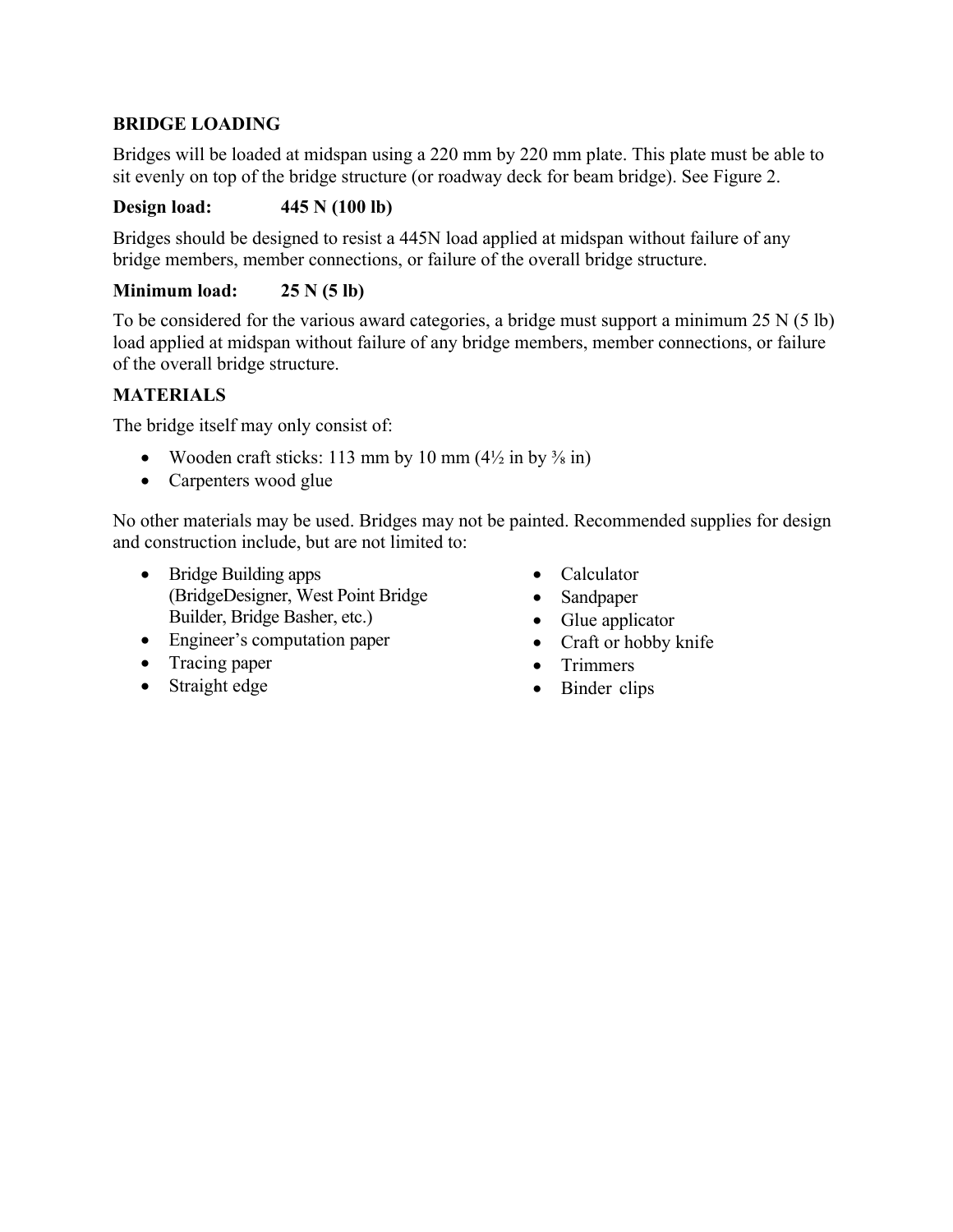#### **BRIDGE SPECIFICATIONS**

#### **Length: Between 900 mm and 950 mm**

Each end of the bridge must extend at least 50 mm and not more than 75 mm beyond the edge of the platform on which it will be supported. Therefore, the bridge must be at least 900 mm long and cannot be longer than 950 mm. See Figure 1.

#### *Clear span: 800 mm*

The bridge must be self-supporting with a clear span of 800 mm as shown in Figure 1.

#### **Cross-section Dimensions:**

#### *Height: Between 100 mm and 150 mm*

The bridge structure must be no taller than 150 mm including the 80 mm tall travel path but greater than 100mm with or without the travel path, as shown in Figure 1. Note that the entire bridge and travel path must fit in the shaded box shown in Figure 1 (i.e., no substructures are permitted).

#### *Width: Between 100 mm and 200 mm*

Total width of the bridge shall provide for a minimum 150 mm wide roadway. The total bridge width shall be no wider than a maximum of 200 mm as shown in Figure 2.

#### *Travel path: Greater than 100 mm wide and 80 mm high within height and width*

The roadway must be located within the gross bridge dimensions and must be a minimum of 100 mm wide and 80 mm high. These minimum dimensions must extend continuously throughout the entire length of the structure and cannot be penetrated by any structural bridge members. See Figure 2. The roadway must be flat and the block shown in Figure 2 must be able to fit through (or over) the bridge as a car would pass over the bridge. Traffic may pass either through the truss configuration such as the bridge truss on I-526 passing over the Wando River, or over the bridge as on a girder bridge. *Note that sticks are not required to represent the roadway along the bottom of the structure*.

#### **Loading platform:**

For all bridges, the designer must include supporting members for the 220 mm x 220 mm block that applies the load at midspan on top of the structure See Figure 2.

# **Weight:**

This project focuses on design optimization, therefore there is no weight limit.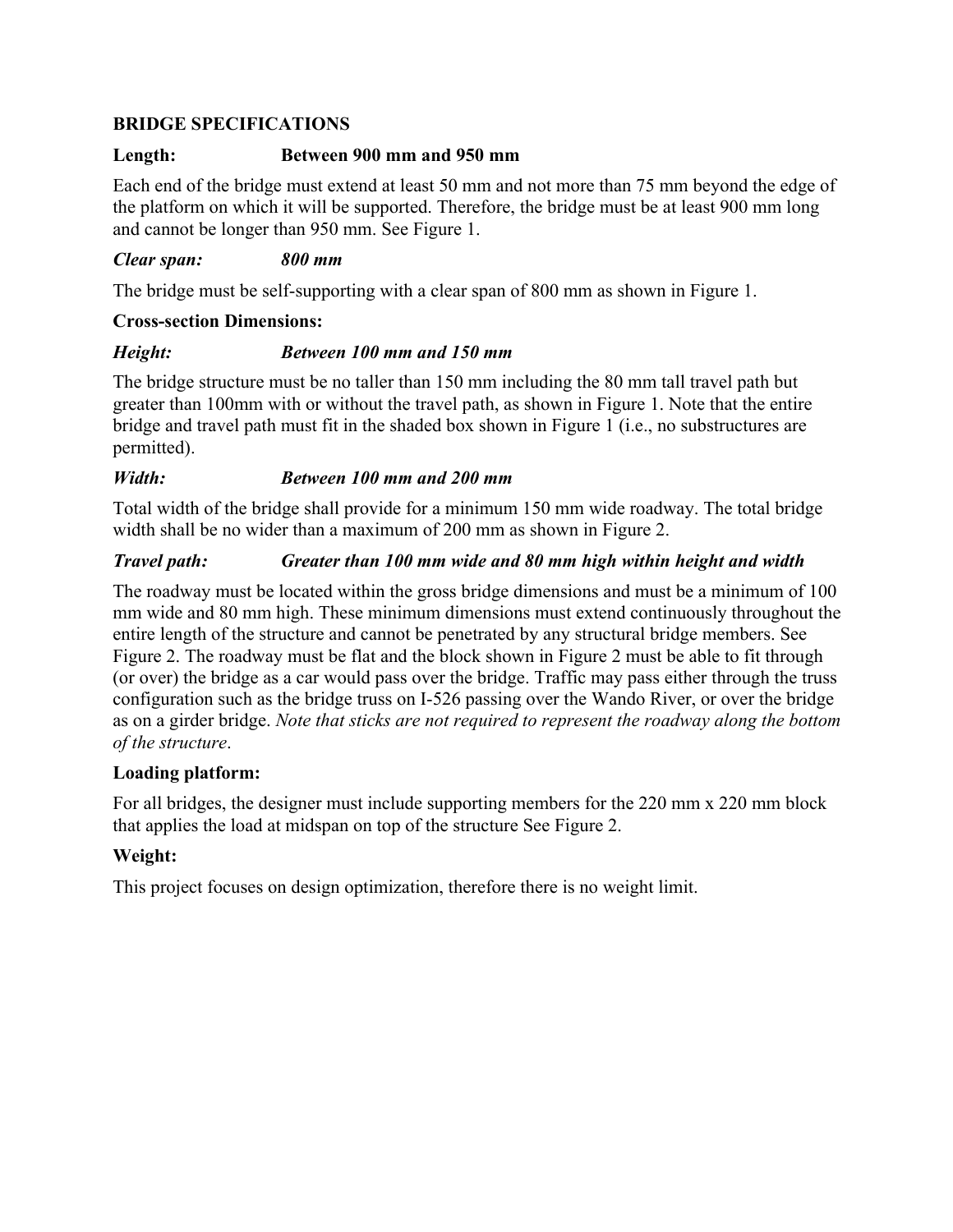# **Craft Stick Bridge – Required Dimensions**

**2021 Low Country Bridge Competition**